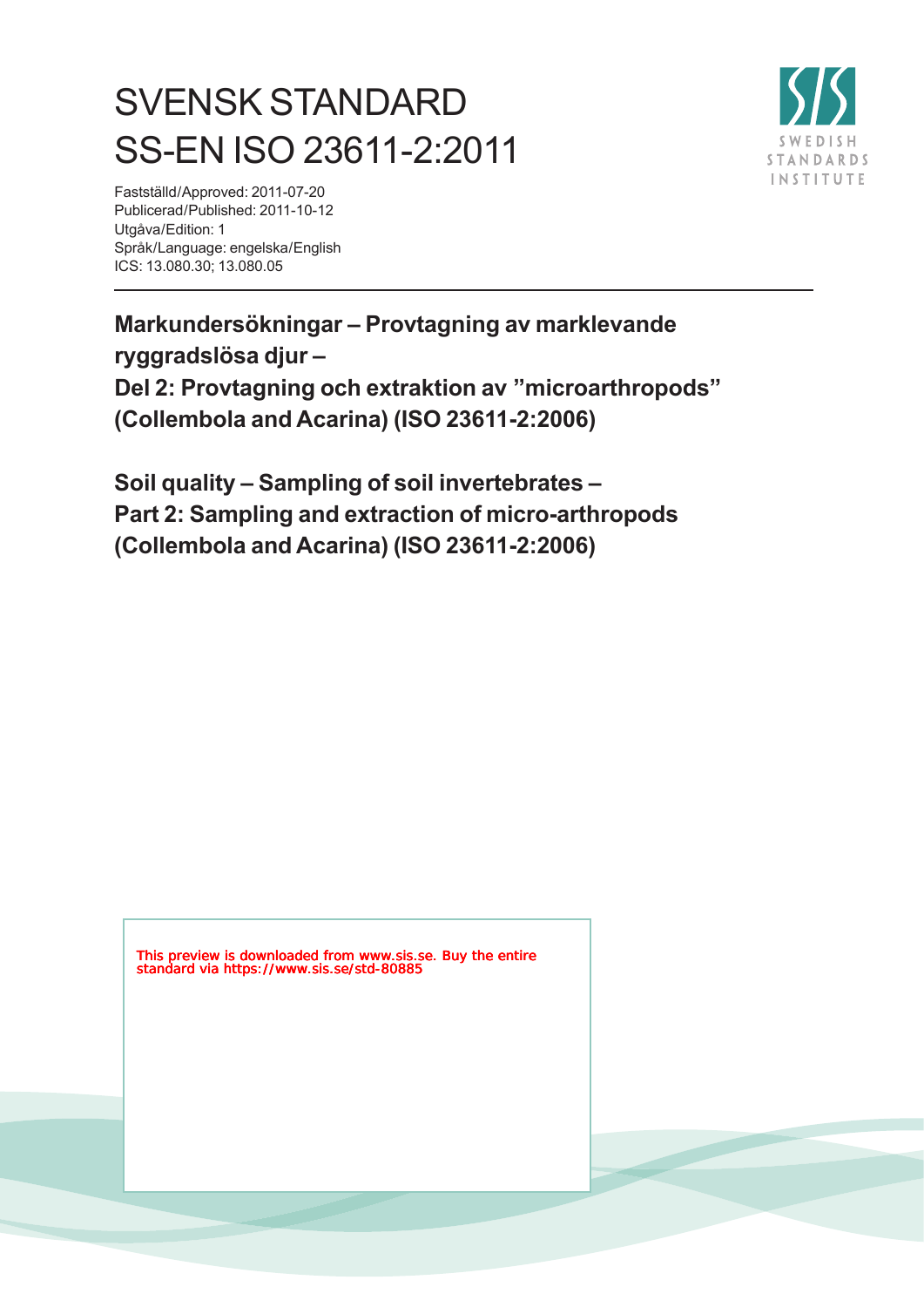# Standarder får världen att fungera

*SIS (Swedish Standards Institute) är en fristående ideell förening med medlemmar från både privat och offentlig sektor. Vi är en del av det europeiska och globala nätverk som utarbetar internationella standarder. Standarder är dokumenterad kunskap utvecklad av framstående aktörer inom industri, näringsliv och samhälle och befrämjar handel över gränser, bidrar till att processer och produkter blir säkrare samt effektiviserar din verksamhet.* 

#### **Delta och påverka**

Som medlem i SIS har du möjlighet att påverka framtida standarder inom ditt område på nationell, europeisk och global nivå. Du får samtidigt tillgång till tidig information om utvecklingen inom din bransch.

#### **Ta del av det färdiga arbetet**

Vi erbjuder våra kunder allt som rör standarder och deras tillämpning. Hos oss kan du köpa alla publikationer du behöver – allt från enskilda standarder, tekniska rapporter och standardpaket till handböcker och onlinetjänster. Genom vår webbtjänst e-nav får du tillgång till ett lättnavigerat bibliotek där alla standarder som är aktuella för ditt företag finns tillgängliga. Standarder och handböcker är källor till kunskap. Vi säljer dem.

#### **Utveckla din kompetens och lyckas bättre i ditt arbete**

Hos SIS kan du gå öppna eller företagsinterna utbildningar kring innehåll och tillämpning av standarder. Genom vår närhet till den internationella utvecklingen och ISO får du rätt kunskap i rätt tid, direkt från källan. Med vår kunskap om standarders möjligheter hjälper vi våra kunder att skapa verklig nytta och lönsamhet i sina verksamheter.

**Vill du veta mer om SIS eller hur standarder kan effektivisera din verksamhet är du välkommen in på www.sis.se eller ta kontakt med oss på tel 08-555 523 00.**

# Standards make the world go round

*SIS (Swedish Standards Institute) is an independent non-profit organisation with members from both the private and public sectors. We are part of the European and global network that draws up international standards. Standards consist of documented knowledge developed by prominent actors within the industry, business world and society. They promote cross-border trade, they help to make processes and products safer and they streamline your organisation.*

#### **Take part and have influence**

As a member of SIS you will have the possibility to participate in standardization activities on national, European and global level. The membership in SIS will give you the opportunity to influence future standards and gain access to early stage information about developments within your field.

#### **Get to know the finished work**

We offer our customers everything in connection with standards and their application. You can purchase all the publications you need from us - everything from individual standards, technical reports and standard packages through to manuals and online services. Our web service e-nav gives you access to an easy-to-navigate library where all standards that are relevant to your company are available. Standards and manuals are sources of knowledge. We sell them.

#### **Increase understanding and improve perception**

With SIS you can undergo either shared or in-house training in the content and application of standards. Thanks to our proximity to international development and ISO you receive the right knowledge at the right time, direct from the source. With our knowledge about the potential of standards, we assist our customers in creating tangible benefit and profitability in their organisations.

**If you want to know more about SIS, or how standards can streamline your organisation, please visit www.sis.se or contact us on phone +46 (0)8-555 523 00**



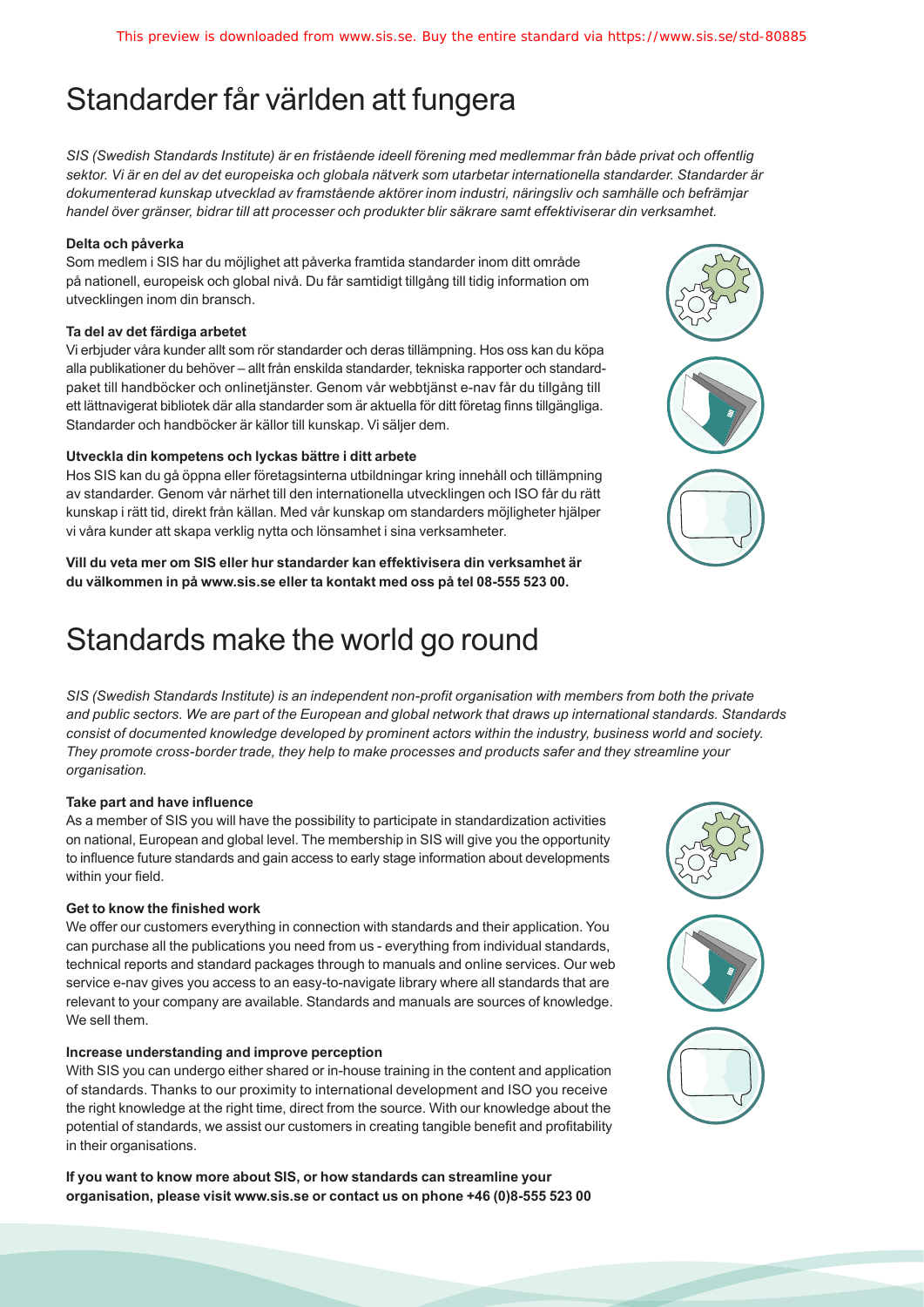Europastandarden EN ISO 23611-2:2011 gäller som svensk standard. Detta dokument innehåller den officiella engelska versionen av EN ISO 23611-2:2011.

Denna standard ersätter SS-ISO 23611-2:2006, utgåva 1.

The European Standard EN ISO 23611-2:2011 has the status of a Swedish Standard. This document contains the official version of EN ISO 23611-2:2011.

This standard supersedes the Swedish Standard SS-ISO 23611-2:2006, edition 1.

#### **Förhållandet till övriga delar under samma huvudtitel - Utdrag ur Förord i ISO 23611-2:2006/ Relations to other parts under the same general title - Extract from the Foreword of ISO 23611-2:2006**

ISO 23611 consists of the following parts, under the general title *Soil quality – Sampling of soil invertebrates:* 

- *Part 1: Hand-sorting and formalin extraction of earthworms*
- *Part 2: Sampling and extraction of micro-arthropods (Collembola and Acarina)*
- *Part 3: Sampling and soil extraction of enchytraeids*
- *Part 4: Sampling, extraction and identification of free-living stages of terrestrial nematodes*

© Copyright/Upphovsrätten till denna produkt tillhör SIS, Swedish Standards Institute, Stockholm, Sverige. Användningen av denna produkt regleras av slutanvändarlicensen som återfinns i denna produkt, se standardens sista sidor.

© Copyright SIS, Swedish Standards Institute, Stockholm, Sweden. All rights reserved. The use of this product is governed by the end-user licence for this product. You will find the licence in the end of this document.

*Upplysningar om sakinnehållet i standarden lämnas av SIS, Swedish Standards Institute, telefon 08-555 520 00. Standarder kan beställas hos SIS Förlag AB som även lämnar allmänna upplysningar om svensk och utländsk standard.*

*Information about the content of the standard is available from the Swedish Standards Institute (SIS), telephone +46 8 555 520 00. Standards may be ordered from SIS Förlag AB, who can also provide general information about Swedish and foreign standards.*

Denna standard är framtagen av kommittén för Karaktärisering av avfall, mark och slam, SIS/TK 535.

Har du synpunkter på innehållet i den här standarden, vill du delta i ett kommande revideringsarbete eller vara med och ta fram andra standarder inom området? Gå in på www.sis.se - där hittar du mer information.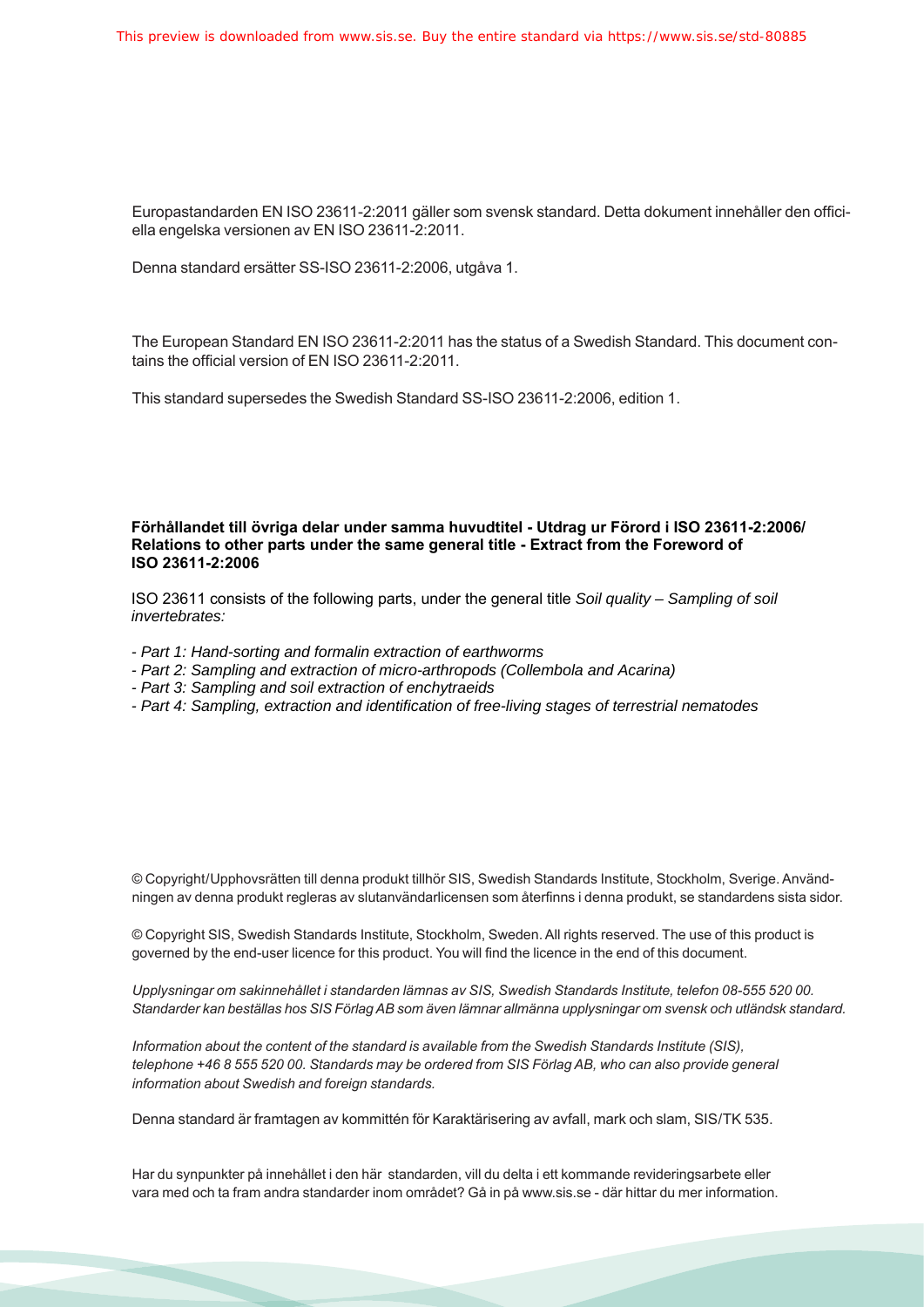This preview is downloaded from www.sis.se. Buy the entire standard via https://www.sis.se/std-80885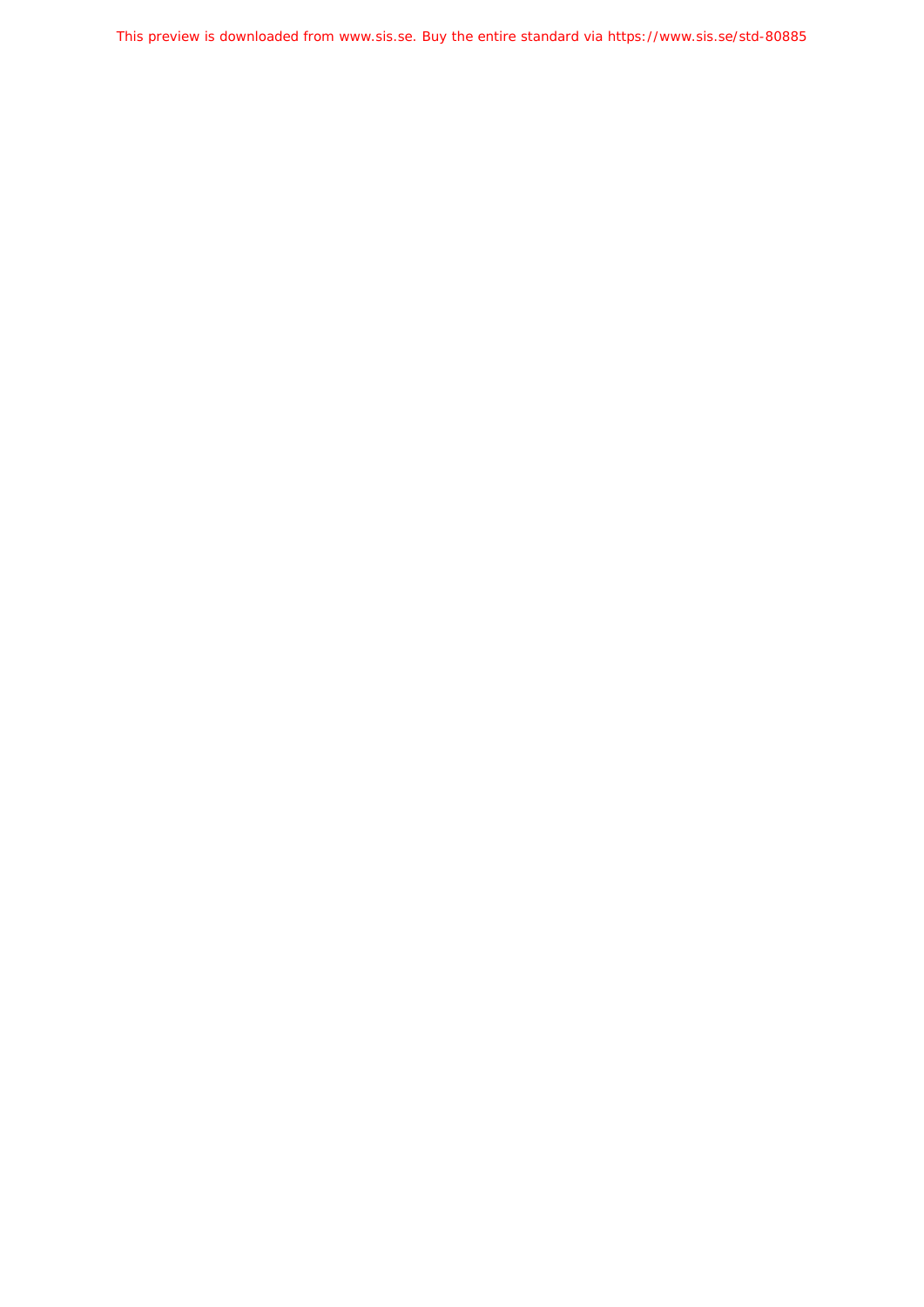# EUROPEAN STANDARD NORME EUROPÉENNE

EUROPÄISCHE NORM

# **EN ISO 23611-2**

July 2011

ICS 13.080.30; 13.080.05

English Version

## Soil quality - Sampling of soil invertebrates - Part 2: Sampling and extraction of micro-arthropods (Collembola and Acarina) (ISO 23611-2:2006)

Qualité du sol - Prélèvement des invertébrés du sol - Partie 2 : Prélèvement et extraction des micro-arthropodes (Collembola et Acarina) (ISO 23611-2:2006)

 Bodenbeschaffenheit - Probenahme von Wirbellosen im Boden - Teil 2: Probenahme und Extraktion von Mikroarthropoden (Collembolen und Milben) (ISO 23611- 2:2006)

This European Standard was approved by CEN on 17 June 2011.

CEN members are bound to comply with the CEN/CENELEC Internal Regulations which stipulate the conditions for giving this European Standard the status of a national standard without any alteration. Up-to-date lists and bibliographical references concerning such national standards may be obtained on application to the CEN-CENELEC Management Centre or to any CEN member.

This European Standard exists in three official versions (English, French, German). A version in any other language made by translation under the responsibility of a CEN member into its own language and notified to the CEN-CENELEC Management Centre has the same status as the official versions.

CEN members are the national standards bodies of Austria, Belgium, Bulgaria, Croatia, Cyprus, Czech Republic, Denmark, Estonia, Finland, France, Germany, Greece, Hungary, Iceland, Ireland, Italy, Latvia, Lithuania, Luxembourg, Malta, Netherlands, Norway, Poland, Portugal, Romania, Slovakia, Slovenia, Spain, Sweden, Switzerland and United Kingdom.



EUROPEAN COMMITTEE FOR STANDARDIZATION COMITÉ EUROPÉEN DE NORMALISATION EUROPÄISCHES KOMITEE FÜR NORMUNG

**Management Centre: Avenue Marnix 17, B-1000 Brussels** 

Ref. No. EN ISO 23611-2:2011: E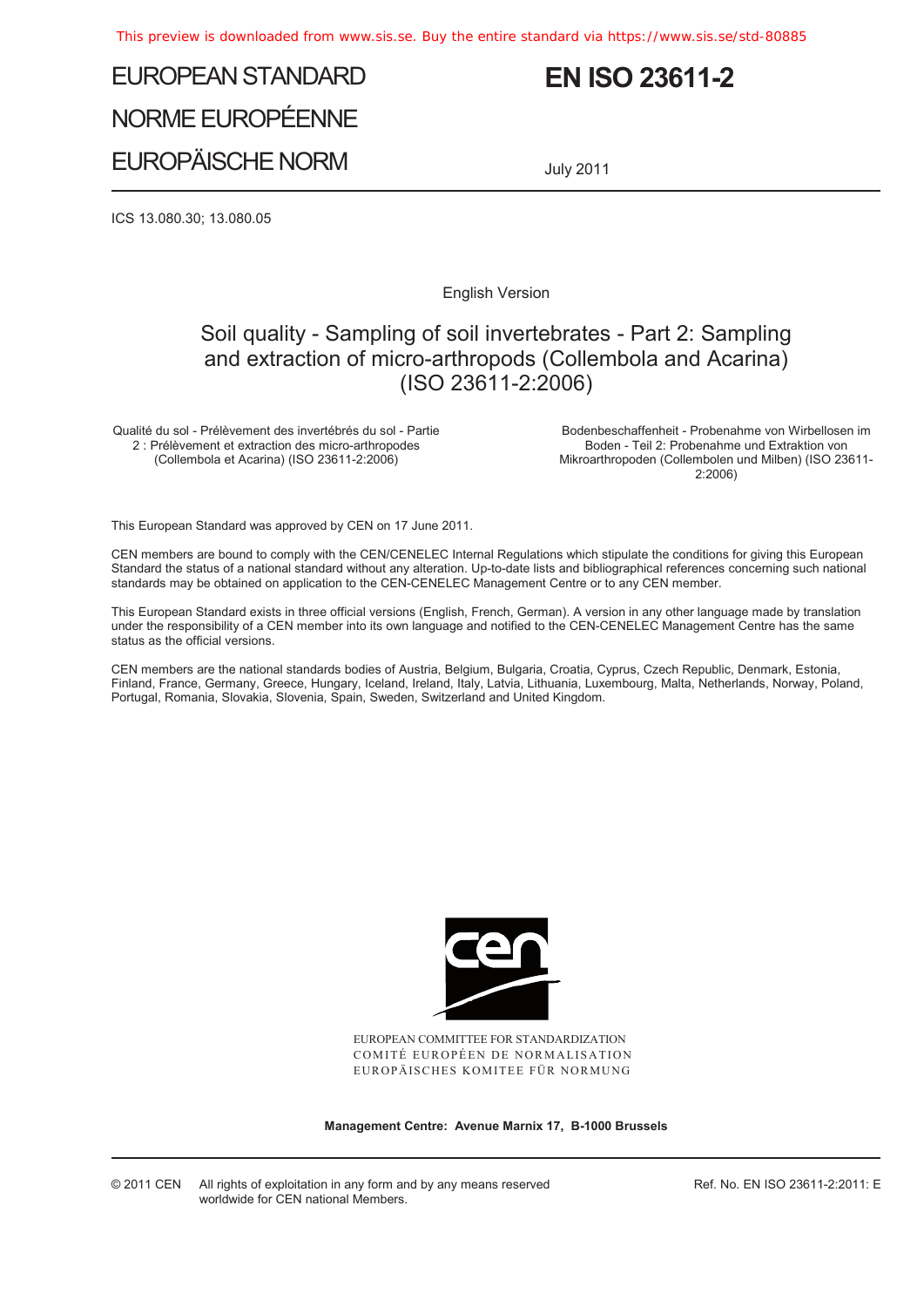SS-EN ISO 23611-2:2011 (E)<br>SS-EN ISO 23611-2:2011 (E)

## **Contents**

| 1                                     |  |  |
|---------------------------------------|--|--|
| $\overline{2}$                        |  |  |
| 3                                     |  |  |
| $\overline{\mathbf{4}}$<br>4.1<br>4.2 |  |  |
| 5                                     |  |  |
| 6<br>6.1<br>6.2<br>6.3                |  |  |
| $\overline{7}$                        |  |  |
| 8                                     |  |  |
|                                       |  |  |
|                                       |  |  |
|                                       |  |  |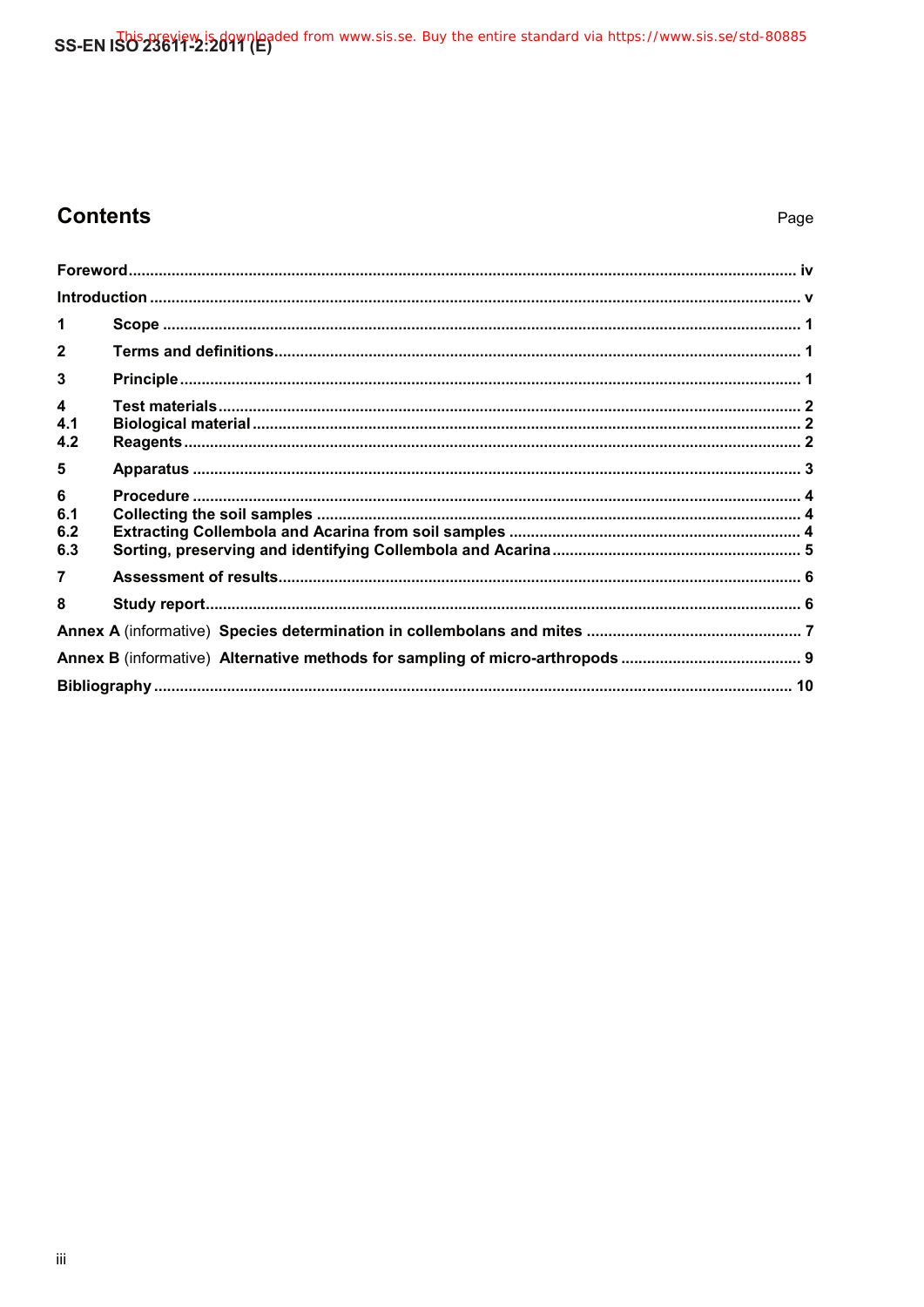## **Foreword**

The text of ISO 23611-2:2006 has been prepared by Technical Committee ISO/TC 190 "Soil quality" of the International Organization for Standardization (ISO) and has been taken over as EN ISO 23611-2:2011 by Technical Committee CEN/TC 345 "Characterization of soils" the secretariat of which is held by NEN.

This European Standard shall be given the status of a national standard, either by publication of an identical text or by endorsement, at the latest by January 2012, and conflicting national standards shall be withdrawn at the latest by January 2012.

Attention is drawn to the possibility that some of the elements of this document may be the subject of patent rights. CEN [and/or CENELEC] shall not be held responsible for identifying any or all such patent rights.

According to the CEN/CENELEC Internal Regulations, the national standards organizations of the following countries are bound to implement this European Standard: Austria, Belgium, Bulgaria, Croatia, Cyprus, Czech Republic, Denmark, Estonia, Finland, France, Germany, Greece, Hungary, Iceland, Ireland, Italy, Latvia, Lithuania, Luxembourg, Malta, Netherlands, Norway, Poland, Portugal, Romania, Slovakia, Slovenia, Spain, Sweden, Switzerland and the United Kingdom.

## **Endorsement notice**

The text of ISO 23611-2:2006 has been approved by CEN as a EN ISO 23611-2:2011 without any modification.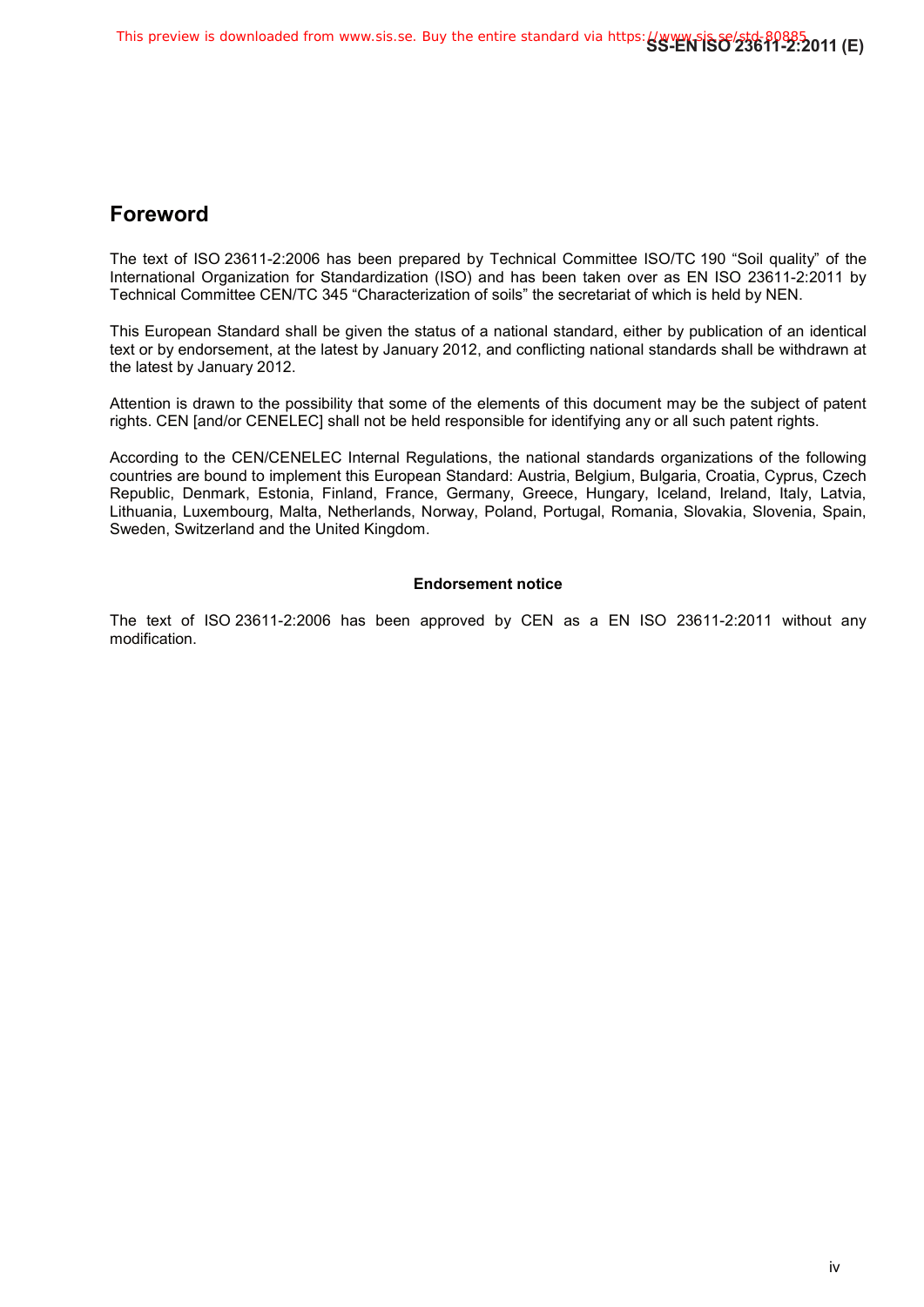## **Introduction**

This part of ISO 23611 has been drawn up since there is a growing need for the standardization of sampling and extraction methods of soil micro-arthropods. These methods are needed for the following purposes:

- biological classification of soils including soil quality assessment (e.g. References [31], [32], [35], [41], [45], [46]);
- terrestrial bioindication and long-term monitoring (e.g. References [1], [7], [17], [40], [42]).

Data collected by standardized methods can be more accurately evaluated allowing more reliable comparisons between sites (e.g. polluted versus non-polluted sites, changes in land-use practices).

From the several micro-arthropod groups, Collembola and Acarina are the most studied in soil ecology. Their relevance for the soil system comes from their high abundance and diversity, and also from their role in key biological processes. Collembola and Oribatid mites act mainly as catalysts in organic matter decomposition [4], [20], whereas predacious mites may act as webmasters in soil food webs [9]. These characteristics, allied to a widespread taxonomic knowledge, allowed their use as study organisms in several research programmes dealing with the impacts of forest practices (e.g. References [12], [13], [14], [15], [18], [19], [21], [22], [23], [25], [26], [27], [28], [29], [30], [31], [33], [34], [37], [38], [39]) or crop management practices (e.g. [6], [11], [16], [24]). These features make them suitable organisms to be used as bio-indicators of changes in soil quality, especially due to land-use practices and pollution [43].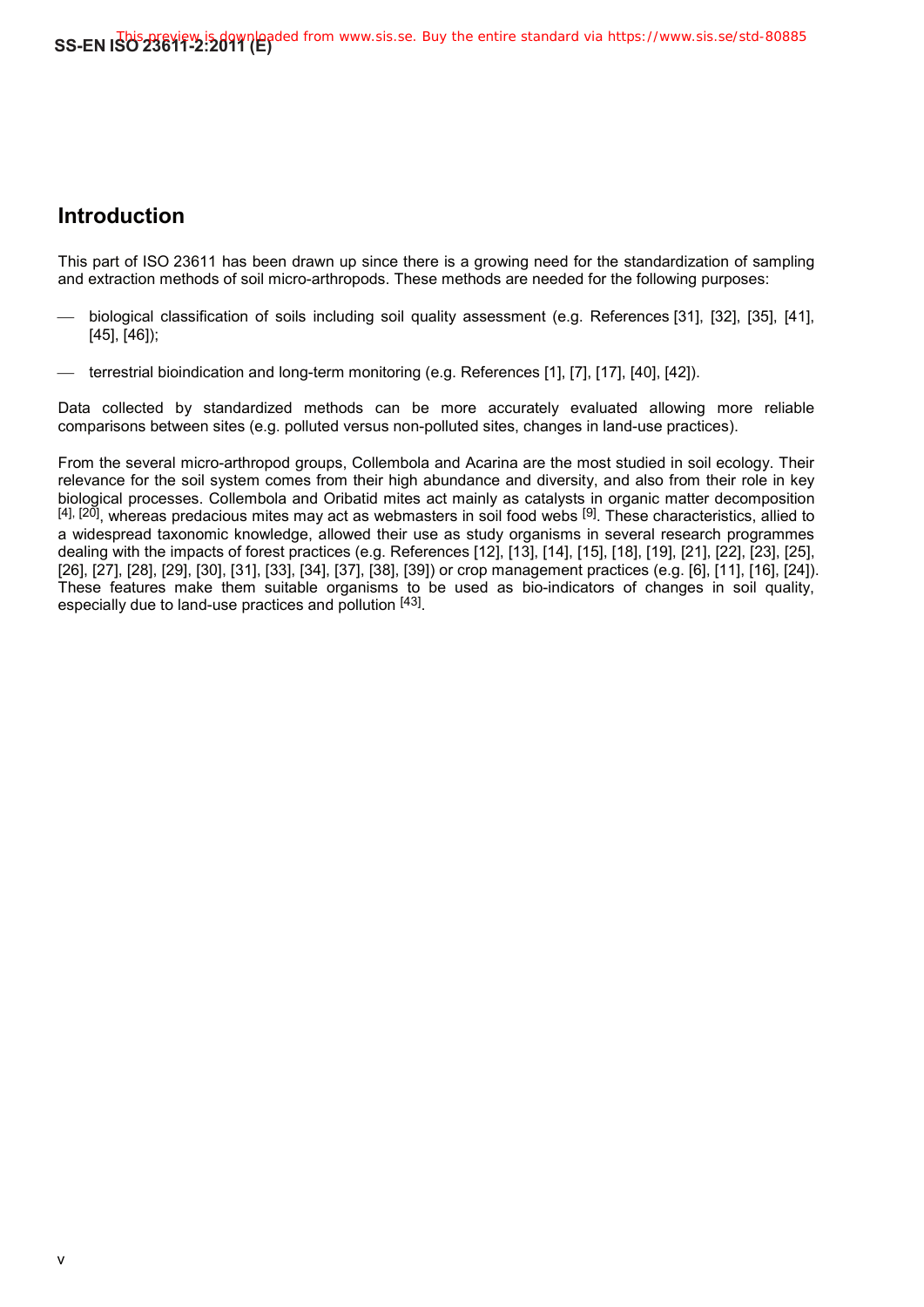## **Soil quality — Sampling of soil invertebrates —**

## Part 2: **Sampling and extraction of micro-arthropods (Collembola and Acarina)**

## **1 Scope**

This part of ISO 23611 specifies a method for sampling, extracting and preserving collembolans and mites from field soils as a prerequisite for using these animals as bio-indicators (e.g. to assess the quality of a soil as a habitat for organisms).

Basic information on the ecology of micro-arthropods and their use can be found in the references listed in the Bibliography.

The sampling and extraction methods of this part of ISO 23611 are applicable to almost all types of soils. Exceptions may be soils from extreme climatic conditions (hard, frozen or flooded soils) and other matrices than soil, e.g. tree trunks, plants or lichens. For the sampling design of field studies in general, see ISO 10381-1.

Methods for some other soil organism groups such as earthworms are covered in other parts of ISO 23611.

This part of ISO 23611 does not cover the pedological characterization of the site which is highly recommendable when sampling soil invertebrates. ISO 10390, ISO 10694, ISO 11272, ISO 11274, ISO 11277, ISO 11461 and ISO 11465 are more suitable for measuring pH, particle size distribution, C/N ratio, organic carbon content and water-holding capacity.

## **2 Terms and definitions**

For the purposes of this document, the following terms and definitions apply.

## **2.1**

## **micro-arthropods**

group which is defined by its small size (range size from 100 µm to a few millimetres) making up a significant part of the below-ground food web in many terrestrial ecosystems

NOTE This group is mainly composed by mites (Acarina), springtails (Collembola), Protura, Diplura, garden centipedes (Symphyla), Pauropoda, small centipedes and millipedes, and insects and their larvae from several orders (Diptera, Coleoptera, etc.).

## **3 Principle**

Soil samples are collected in the field using a split corer. Soil cores are placed in plastic tubes (or plastic bags) and transported to the laboratory. Afterwards, Collembola and Acarida are rapidly (within a few days) extracted by behavioural methods, using a MacFadyen apparatus, and preserved for future identifications [7], [40]. In addition, preparation techniques are also described. Finally, abundance values can be recalculated related to area (usually 1  $m<sup>2</sup>$ ), volume or weight (usually 1 kg).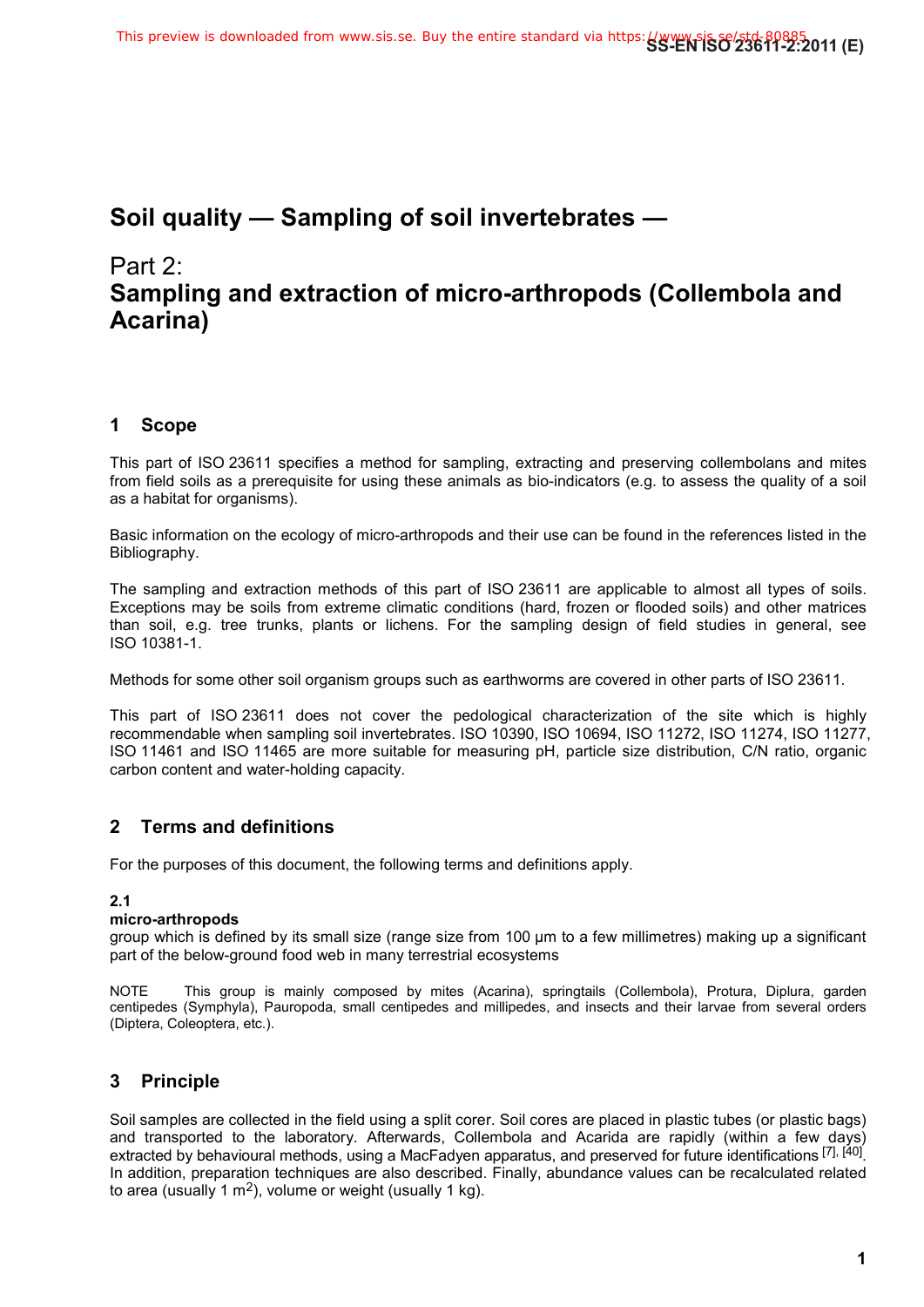NOTE Alternative methods for extraction can be used under special circumstances. Flotation methods (e.g. the heptane flotation method) can be used in clay or loamy soils and a Kempson extractor is advisable in the case litter is sampled [40].

## **4 Test materials**

## **4.1 Biological material**

Collembola (springtails) are small wingless hexapods (from 150 µm up to 9 mm length), having a distinctive head with a pair of antennae, without true compound eyes, with six abdominal segments and three pre-genital appendages in the abdomen. In the first segment, there is the ventral tube (or collophore) that is used for adhering to smooth surfaces. The name Collembola comes from this structure (from Greek *colla* = glue and *embolon* = bar). In the third segment, there is the *tenaculum*, that holds the jumping apparatus on its normal position. This jumping appendage, the *furcula* (or spring), when it exists, is located in the fourth segment. Springtails live in litter and soil, and have very distinctive life forms. They belong to the class Collembola, and can be separated into 18 families [17].

Soil mites are small chelicerate arthropods related to spiders (length from 150 µm up to < 5 mm), living in soil and litter, and also presenting very distinctive life forms. They belong to the class Arachnida, subclass Acarida, and can be separated into four groups: Cryptostigmata (Oribatida), Mesostigmata (Gamasida), Prostigmata (Trombidiformes) and Astigmata.

NOTE Some hints for the taxonomy of springtails and mites are given in Annex A.

## **4.2 Reagents**

Unless otherwise specified, use only reagents of good quality and distilled water.

- **4.2.1 Propan-2-ol,** 80 % (volume fraction).
- **4.2.2 Formalin** [formaldehyde solution 40 % (volume fraction)].
- **4.2.3 Acetic acid**.
- 4.2.4 Phenol, C<sub>6</sub>H<sub>5</sub>OH, crystalline (carbolic acid).
- **4.2.5 Hydrogen chloride**, *c*(HCl) from 8 mol/l to 10 mol/l.
- **4.2.6 2,2,2-Trichloro-1,1-ethanediol** (chloral hydrate).
- **4.2.7 1,2,3-Trihydroxypropane** (glycerine).

**4.2.8 von Törne fixative**, used to preserve the extracted animals and composed by Propan-2-ol (80 %), formalin (40 %) and glacial acetic acid (a volume fraction 10:0,3:0,03).

**4.2.9 Nesbitt clearing medium**, used to clear mite specimens composed of chloral hydrate (80 g), distilled water (50 ml) and concentrated hydrogen chloride (5 ml).

**4.2.10 Lactophenol solution**, used to clear mite specimens composed of lactic acid (10 ml), crystals of phenol (3,6 g) and distilled water (5 ml).

**4.2.11 2-Hydroxypropanoic acid** (lactic acid), to clear and observe micro-arthropod specimens, especially oribatid mites under the microscope.

**4.2.12 Ethanol**, 70 % to 75% (volume fraction), used for fixation and preservation (in this case, also in combination with glycerine, 10:1).